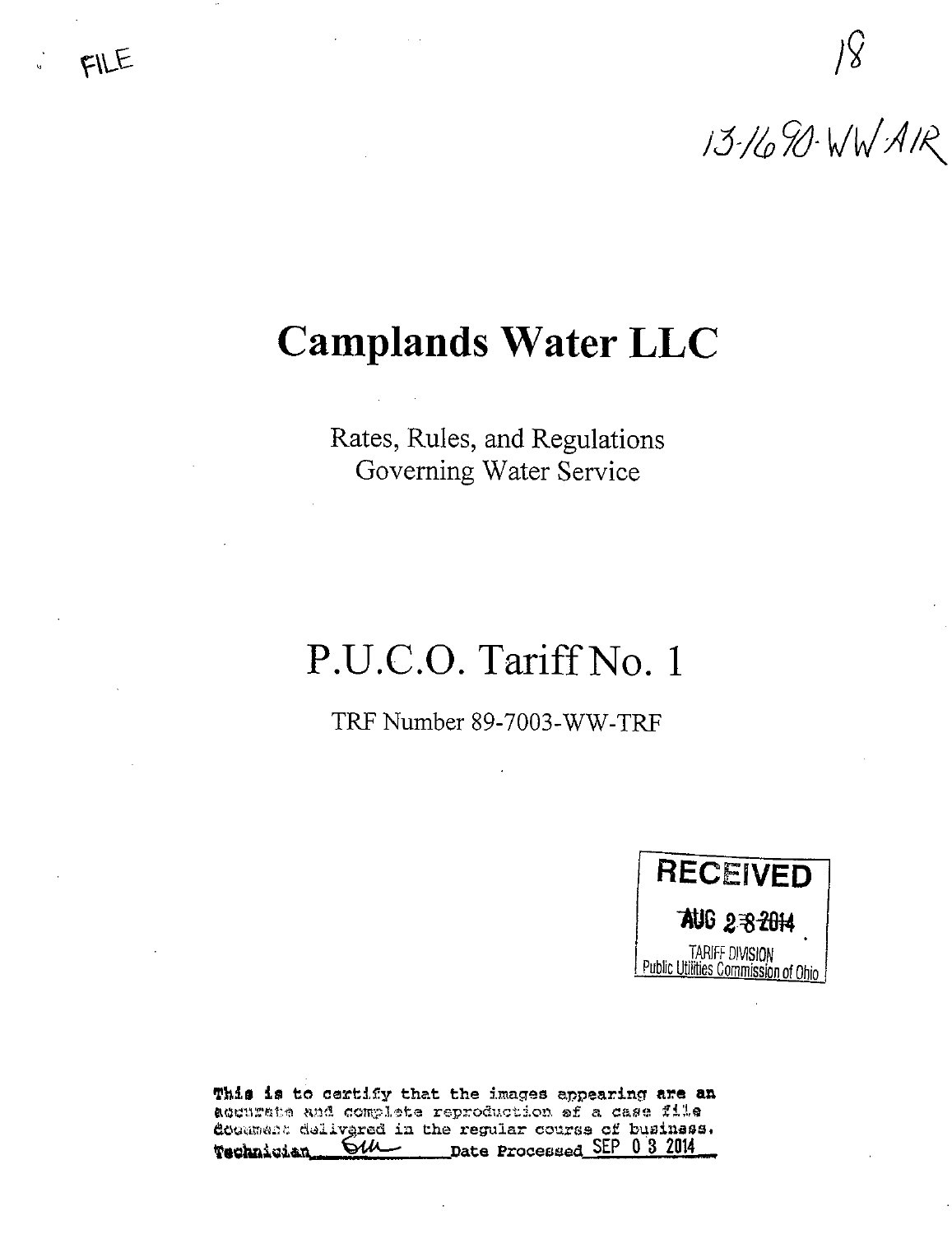Section 1 Original Sheet No. 1

### P.U.C.O. TARIFF NO. 1

### Table of Contents

| Subject                                     | Section        | Sheet | <b>Effective Date</b> |
|---------------------------------------------|----------------|-------|-----------------------|
|                                             |                |       |                       |
| Table of Contents                           | 1              | 1     |                       |
| Subject Index                               | 1              | 2     |                       |
| Service Area of the Camplands Water Company | 2              | 1     |                       |
| Explanation of Terms                        | 3              | 1     |                       |
| Rates and Charges                           | 4              | 1     |                       |
| General Regulations Governing Service       |                |       |                       |
| Compliance with Ohio Administrative Code    | 5              | 1     |                       |
| Ownership and Maintenance                   | 5              | 1     |                       |
| Billing                                     | 5              | ı     |                       |
| Application for New Service                 | 5              | 1     |                       |
| <b>Prohibited Connections</b>               | 5              | 1     |                       |
| Disconnection Procedure                     | 5              | 2     |                       |
| Reconnection of Service                     | 5              | 4     |                       |
| Access to Customer's Premises               | 5              | 5     |                       |
| <b>Seasonal Service</b>                     | 5              | 5     |                       |
| Complaint Procedure                         | 5              | 5     |                       |
| Special Contracts                           | 5              | 6     |                       |
| Service Lines                               | 6              | 1     |                       |
| Main Extensions                             | $\overline{7}$ |       | <b>RECEIVED</b>       |
| Notification of Customer Rights             | Appendix       |       |                       |
|                                             |                |       | <b>AUG 2 3 2014</b>   |
|                                             |                |       | TARIFF DIVISION       |

Issued: August 20, 2014 Effective: September 1, 2014

<u>Public Utilities Commission of Ohio J</u>

Issued by Marvin Goldenberg, President, Camplands Water LLC In accordance with the Public Utilities Commission of Ohio Order Dated: June 4, 2014 for Case No.l3-1690-WW-AIR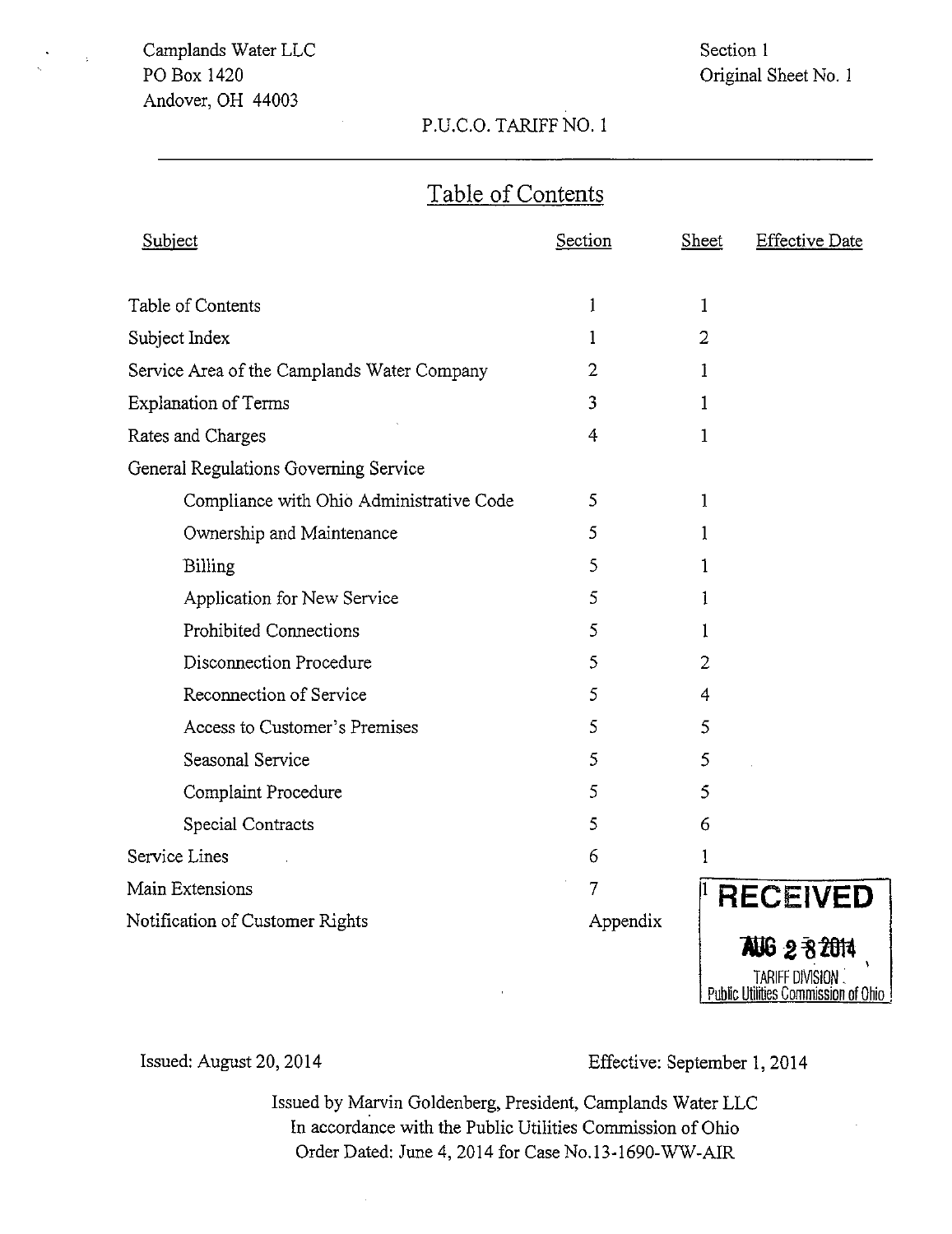### Section 1 Original Sheet No. 2

#### P.U.C.O. TARIFF NO. 1

### Subject Index

| Subject                         | Section        | Sheet          | <b>Effective Date</b>               |
|---------------------------------|----------------|----------------|-------------------------------------|
| Access to Customer Premises     | 5              | 5              |                                     |
| Billing                         | 5              | 1              |                                     |
| Complaint Procedure             | 5              | 5              |                                     |
| Disconnection Procedure         | 5              | $\overline{2}$ |                                     |
| <b>Explanation of Terms</b>     | 3              | $\mathbf{1}$   |                                     |
| Main Extensions                 | 7              | $\mathbf{1}$   |                                     |
| Map of Service Territory        | $\overline{2}$ | 1              |                                     |
| Notification of Customer Rights | Appendix       |                |                                     |
| Ownership and Maintenance       | 5              | 1              |                                     |
| <b>Prohibited Connections</b>   | 5              | 1              |                                     |
| Rates and Charges               | 4              | $\mathbf{1}$   |                                     |
| Reconnection of Service         | 5              | $\overline{4}$ |                                     |
| Seasonal Service                | 5              | 5              |                                     |
| Service Lines                   | 6              | $\mathbf{1}$   |                                     |
| Special Contracts               | 5              | 6              | <b>RECEIVED</b>                     |
|                                 |                |                | AUG 282014<br><b>TINITE BURGHAL</b> |

TARIFF DIVISION <u>Public Utilities Commission of U</u>nio

Issued: August 20, 2014 Effective: September 1, 2014

Issued by Marvin Goldenberg, President, Camplands Water LLC In accordance with the Public Utilities Commission of Ohio Order Dated: June 4, 2014 for Case No.l3-1690-WW-AIR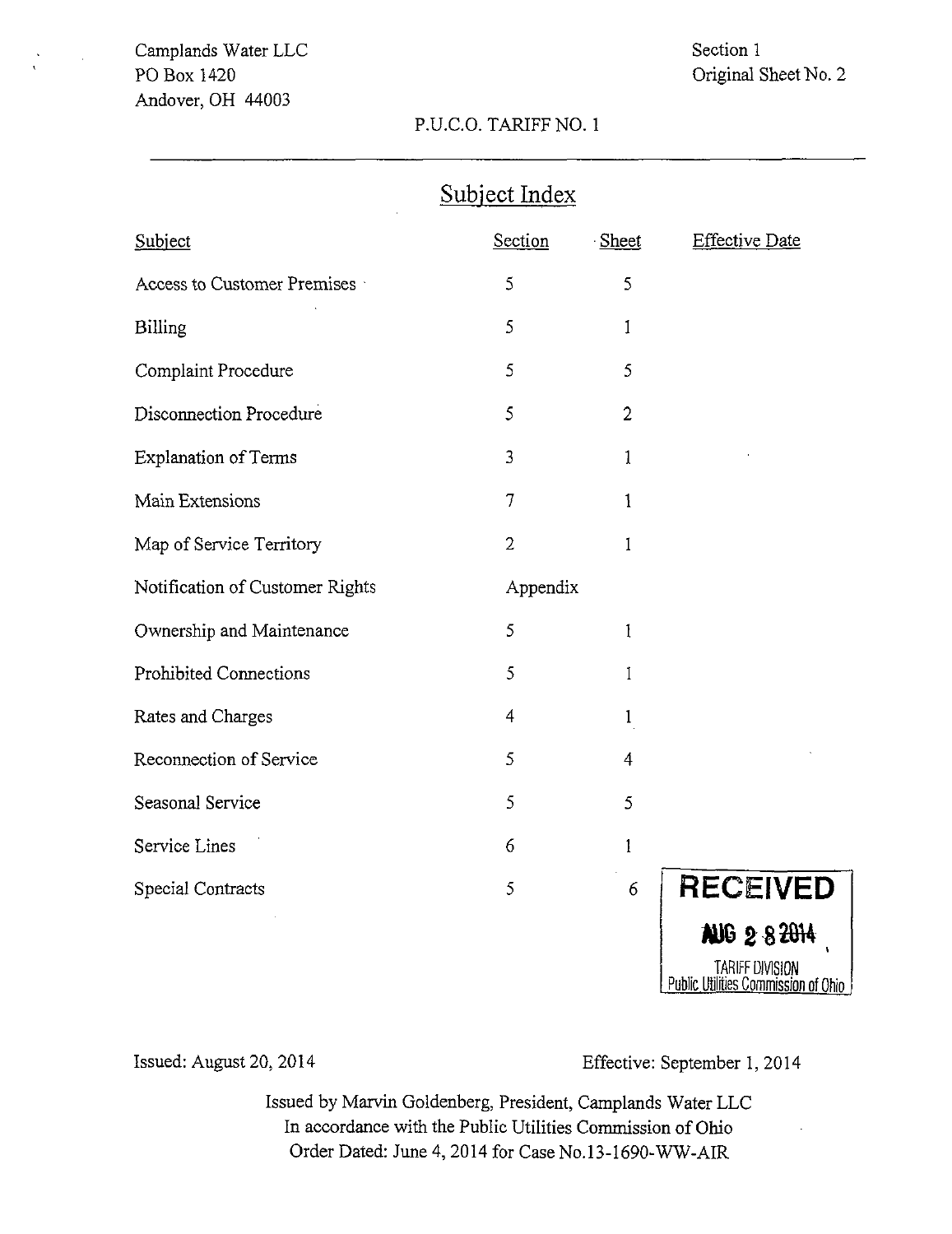Section 2 Original Sheet No. 1

### P.U.C.O. TARIFF NO. 1



## Service Area of the Campgrounds Water Company

Issued: August 20, 2014 Effective: September 1, 2014

Issued by Marvin Goldenberg, President, Camplands Water LLC In accordance with the Public Utilities Commission of Ohio Order Dated: June 4, 2014 for Case No. 13-1690-WW-AIR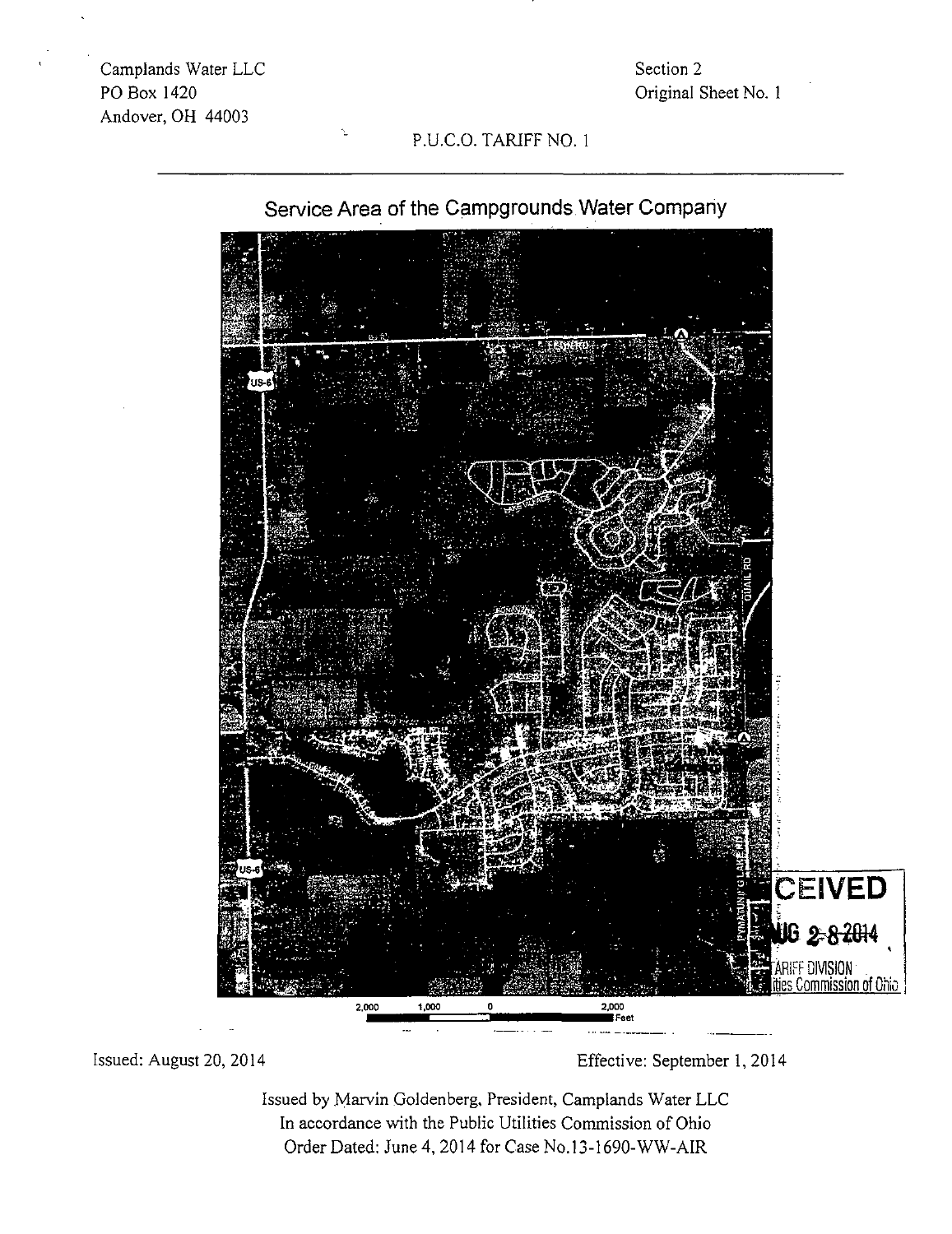Camplands Water LLC Section 3 PO Box 1420 **PO Box 1420 PO Box 1420** Andover, OH 44003

#### P.U.C.O. TARIFF NO. 1

#### EXPLANATION OF TERMS

ASSOCIATION - Means either Holiday Camplands Association, Inc. or Lake Village Club, Inc., or any association served by the Company.

COMPANY - Camplands Water LLC.

COMPANY SERVICE LINE - that portion of the service line between the distribution main up to and including the curb stop and water outlet connection at or near the property line, right-ofway, easement line, maintained at the cost of the Company.

CONSUMER COMPLAINT  $-$  a customer/consumer contact when such contact necessitates follow-up by or with the Company to resolve a point of contention.

COST - The expenditure by the Company for labor, materials, engineering, supervision, motor vehicles and tools and any other expenditures incidental thereto to the extent that any or all of such items are directly assignable to the particular situation involved, except when modified by the word "estimated", in which case it shall be the estimated expenditure for such item.

CUSTOMER - means one of the Associations.

CUSTOMER SERVICE LINE - means that portion of the service line from the Company's service line to the structure or premises which is supplied, installed, and maintained at the cost of the customer.

DISTRIBUTION MAIN - means a pipe that transports or distributes water from the supply system to the service lines of a water customer.

OUTAGE - Any interruption of a Company system, other than a customer service line, which causes the cessation of water service

PUCO - The Public Utilities Commission of Ohio

SERVICE CONNECTION - The connection of a Company service line with the customer's service line at or near the property line, which connection enables the custom  $PQ$  and  $VED$ service.

1i6 2«28W, TARIFF DIVISION • ^^. Public Utilities Commission of Ohio\_

Issued: August 20, 2014 Effective: September 1,2014

Issued by Marvin Goldenberg, President, Camplands Water LLC In accordance with the Public Utilities Commission of Ohio Order Dated: June 4, 2014 for Case No.l3-1690-WW-AIR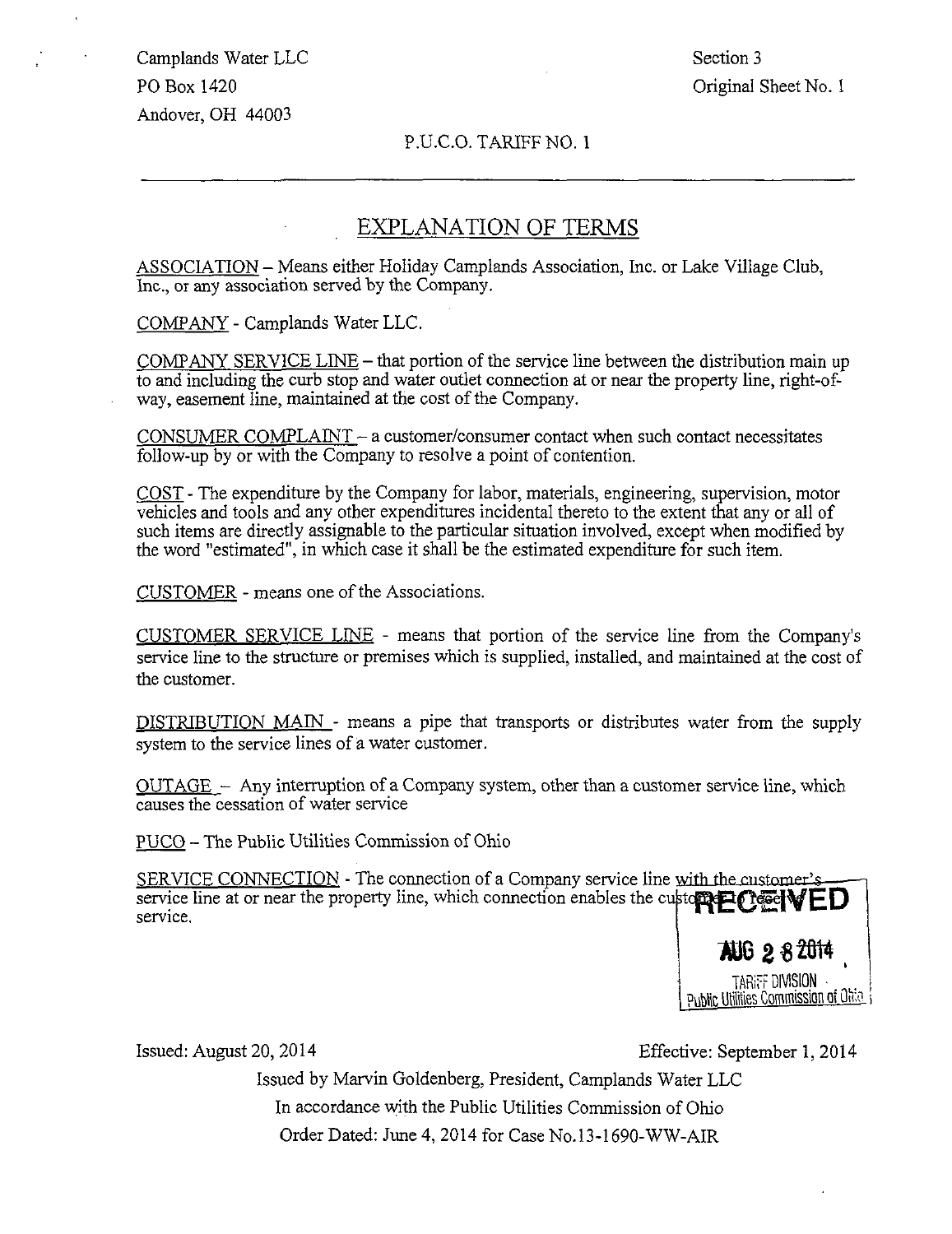Camplands Water LLC Section 4 PO Box 1420 Original Sheet No. 1 Andover, OH 44003

P.U.C.O. TARIFF NO. 1

### RATES AND CHARGES

#### Monthlv Charges:

The following rates will be charged to each of the Company's two customers. AH payments are due at the first of each month.

#### Customer Base Rate

Using less than 1.25 million Gal/Month  $$ 5,666.00 / month$ <br>Using more than 1.25 million Gal/Month  $$ 18,968.75 / month$  $U_{\rm eff}$  more than 1.25  $\mu$  more than 1.25  $\mu$  more than 1.25  $\mu$  month  $\mu$ 

 $\mathcal{L}_{\mathcal{S}}$  Sewer Plant use will be included in the usage of all other customers. The usage of all other customers.

## Miscellaneous Charges:

#### Late Payment Charge

All payments received fifteen (15) days after the due date are considered late and subject to a late payment charge. The late payment charge will equal one percent (1%) of the bill amount. The late payment charge will be based on current late charges only. The late payment charge shall not be compounded on future delinquencies.

#### Winterization Service:

All requests by lot owners of one of the Associations for Year Round Connection Service (Winterization Service) shall be made to the Association and the Association shall request the Winterization Service be provided by the Company at the desired location. The Association and the Company shall agree on a target date for the work to be completed. The Company shall make every reasonable effort to meet the target date, subject to: employee availability; the payment for the service being made to the Association; and the Association lot owner having his service line installed and ready to be connected by the Company. The Association shall accept payment from lot owners. The Association shall pay the Company 50% of the Winterization Service fee prior to the work commencing and 50% when the work is completed. The Company shall restore the condition of the lot owner's property to the same state it was prior to the winterization work commencing. The Association shall be indemnified, defended and held harmless by the Compan<sup>t</sup> ECEWED claims arising out of, or based on: 1) any damage or injury to lot owners or their property as a result of the Winterization Service; and 2) any damage or injury to the Association, its eye parties as a result of the installation of the Winterization Service. TARIFF DIVISION

Winterization Fee \$437.20 Public Utilities Commission of Ohio

Issued: August 20,2014 Effective: September I, 2014

Issued by Marvin Goldenberg, President, Camplands Water LLC In accordance with the Public Utilities Commission of Ohio Order Dated: June 4,2014 for Case No.13-1690-WW-AIR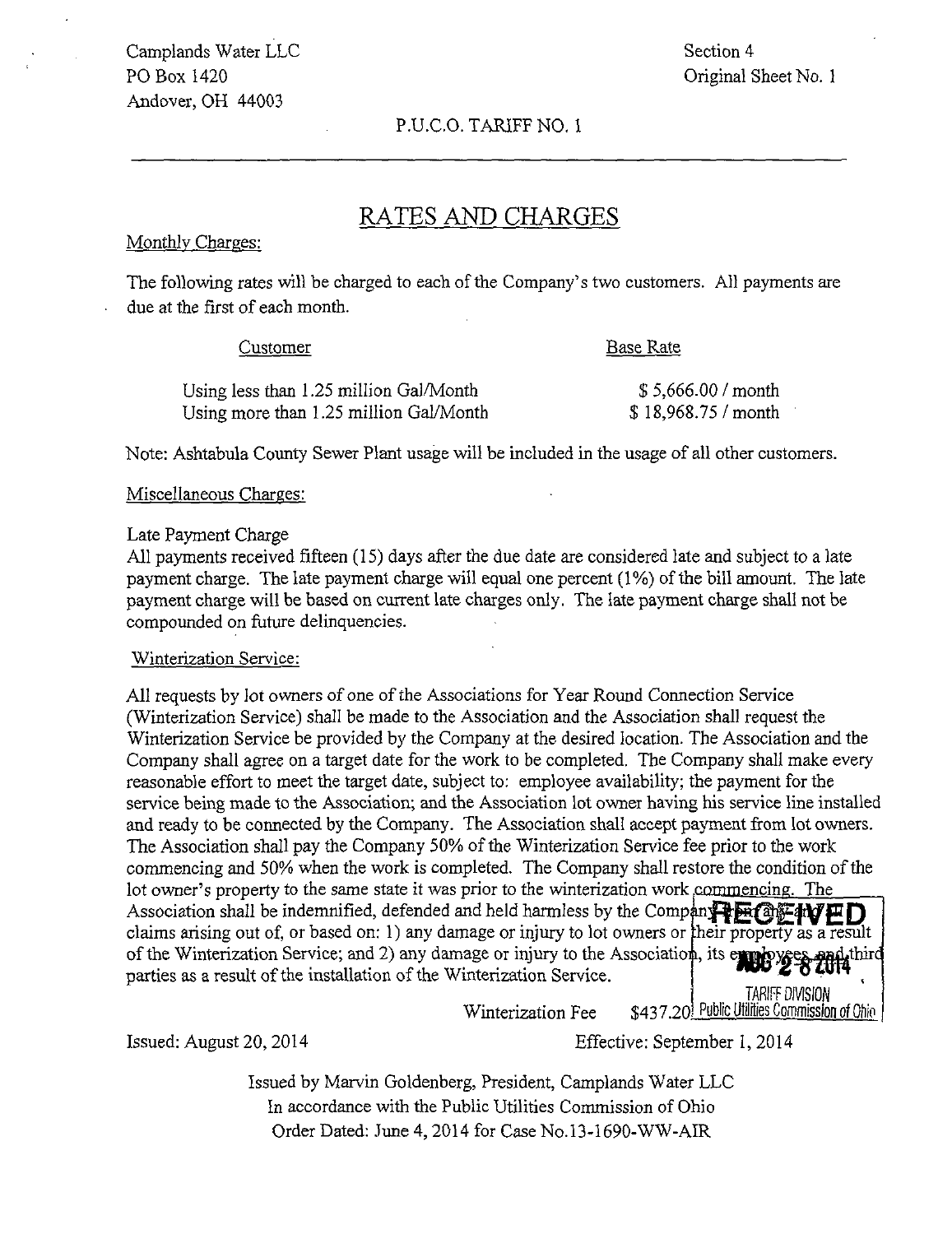Camplands Water LLC Section 5 PO Box 1420 Criginal Sheet No. 1 Andover, OH 44003

#### P.U.C.O. TARIFF NO. 1

#### GENERAL REGULATIONS GOVERNING SERVICB

#### COMPLIANCE WITH THE OHIO ADMINISTRATIVE CODE

Nothing within the Company's tariff shall take precedence over the rules set forth in the chapter, unless otherwise specifically ordered by the Commission pursuant to rule  $4901:1-15-02$  of the Administrative Code.

#### OWNERSHIP AND MAINTENANCE

The Distribution Mains including curb stops, valves, and any metering, are the property of the Company, and the Company reserves the right to repair, replace and maintain them, as well as to remove them upon discontinuance of service. The Company does not own and is not responsible for the installation and maintenance of customer service lines.

#### BILLING

No bills will be sent for water service. Payment for water service shall be payable monthly in advance for periods beginning the first of the month, or later at such dates as may be determined by the Company. All payments are due and payable to the Company by the due date. All payments received fifteen (15) days after the due date are considered late and subject to a late payment charge. Failure to pay will render the customer subject to discontinuance of service. If any bill is not paid by the due date, the service may be discontinued upon fourteen (14) days written notice.

#### APPLICATIONS FOR NEW SERVICE AND DEPOSITS

The Company does not require an Application for new service, nor does it require a deposit  $VED$ associated with new service.

#### PROHIBITED CONNECTIONS

**AUG 2 8 2014** TARIFF DIVISION Public Utilities Commission of Ohio

The Company will not permit Distribution Mains or Customer Service Lines carrying its water supply to be connected on any premises with any piping which is connected with any other source of water supply. Nor will the Company permit its Distribution Mains or Customer Services Lines to be connected in any way to any piping, tank, vat or other apparatus which contains liquids, chemicals, or other matter which may flow back into the Company's Mains.

Issued: August 20, 2014 Effective: September 1,2014

Issued by Marvin Goldenberg, President, Camplands Water LLC In accordance with the Public Utilities Commission of Ohio Order Dated: June 4, 2014 for Case No.13-1690-WW-AIR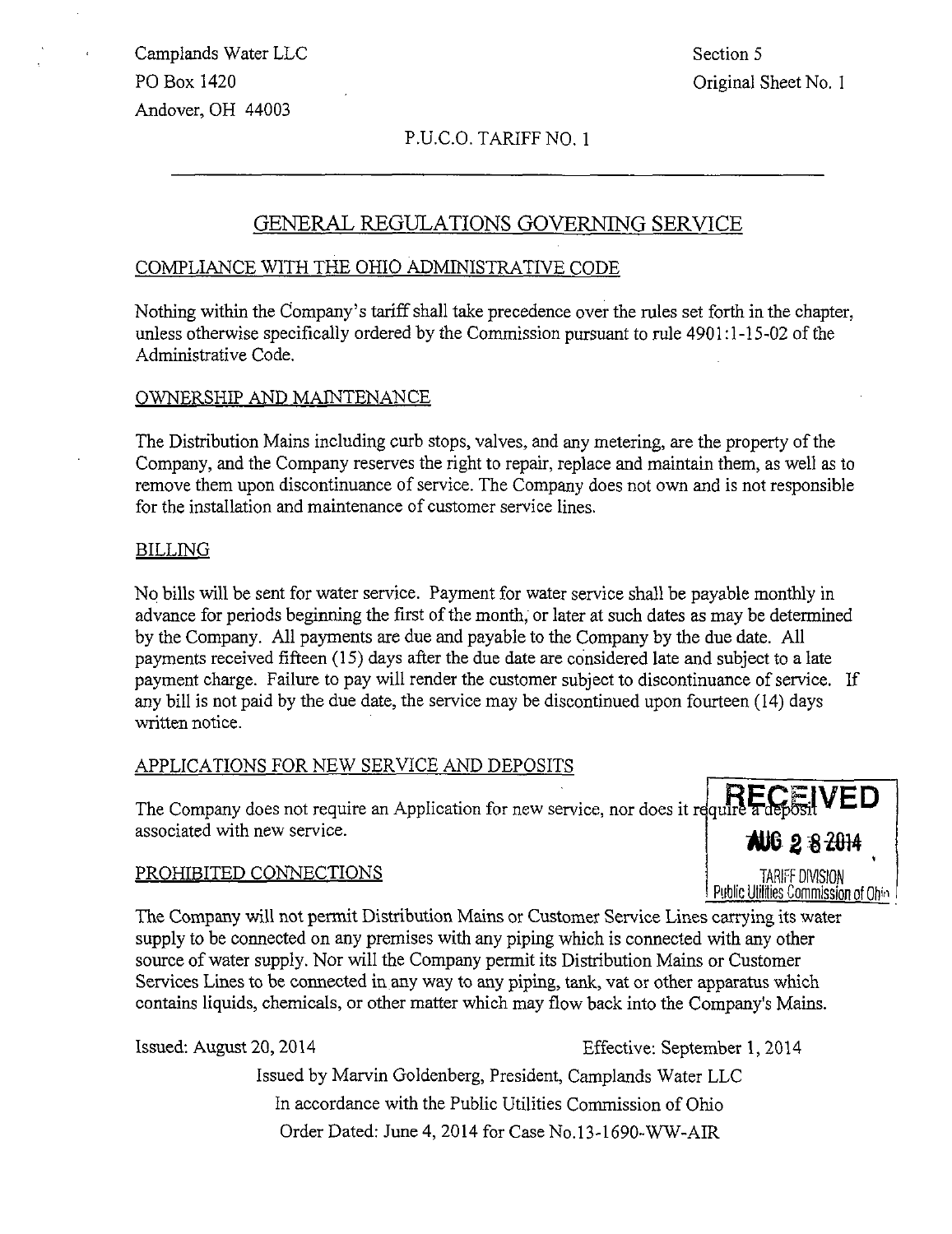Camplands Water LLC Section 5 PO Box 1420 Criginal Sheet No. 2 Andover, OH 44003

#### P.U.C.O. TARIFF NO. 1

#### DISCONNECTION PROCEDURES

- (A) Service may not be refused or disconnected to any customer or refused to any applicant for service unless the Company complies with all of the disconnection procedures contained in this tariff. Service shall not be disconnected to any customer unless the disconnection conditions in this tariff may be specifically applied to that customer.
- (B) Service may be refused or disconnected to any customer or refused to any applicant for service as stated in this paragraph. In an instance where a customer's service could be disconnected under more than one of the following conditions, the minimum notice provision (which includes no notice) will be provided.
	- (1) No notice is required in any of the following instances:
		- (a) For tampering with any distribution main, service line, meter, curb stop, curb box, seal, or other appliance under the control of, or belonging to, the Company.
		- (b) For connecting the service line or any pipe directly or indirectly connected to it with any other source of supply or with any apparatus which may, in the opinion of the Company, contaminate the Company's water supply or threaten the integrity of the system.
		- (c) For any other violation of or failure to comply with the regulations of the Company which may in the opinion of the Company or any public authority, create an emergency situation.
	- (2) The customer must be given not less than twenty-four hoiurs written notice before service is disconnected when any of the following conditions exist:
		- (a) For the use of water for any purpose other than domestic use or for the use of water service upon any premises other than for the Associations and the County sewer plant being served by Camplands Water LLC.
		- (b) To prevent waste or reasonably avoidable loss of water.



Issued: August 20, 2014 Effective: September 1, 2014

Issued by Marvin Goldenberg, President, Camplands Water LLC In accordance with the Public Utilities Commission of Ohio Order Dated: June 4, 2014 for Case No.l3-1690-WW-AIR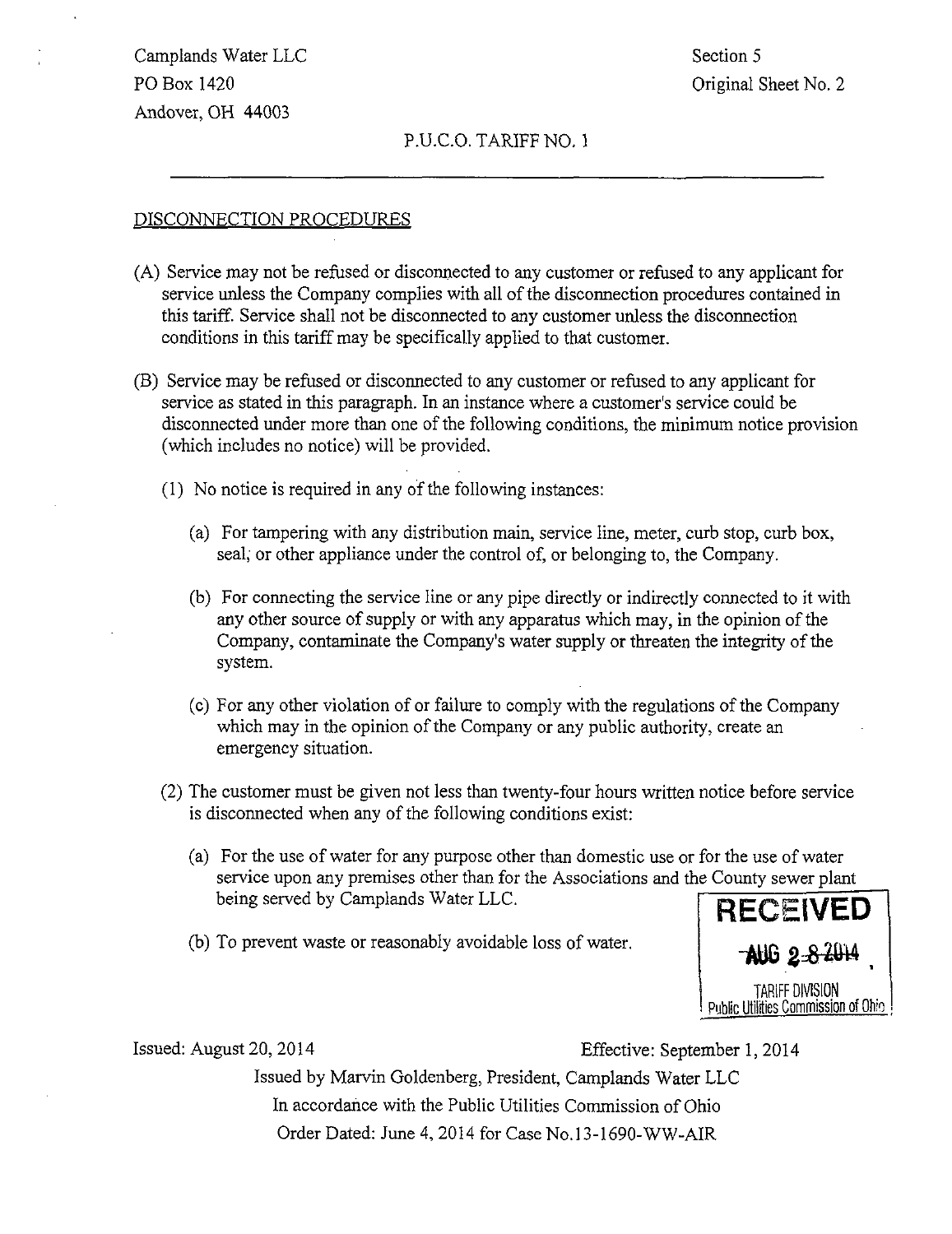Camplands Water LLC Section 5 PO Box 1420 **PO Box 1420 PO Box 1420** Andover, OH 44003

#### P.U.C.O. TARIFF NO. 1

Personal delivery of the notice to the customer's premise shall first be attempted. If personal service cannot be accomplished at that time, then the notice shall be securely attached to the premises in a conspicuous manner.

- (3) The customer must be given not less than fourteen days written notice before service is disconnected when any of the following conditions exist:
	- (a) For nonpayment of any tariffed charges when due or within any additional period for payment permitted by the Company. Discormection of service for nonpayment may not occur prior to fourteen days after the due date.
	- (b) For any violation of, or failure to comply with, the regulations of the Company other than stated in paragraph  $(B)(1)$  of this tariff.
	- (c) For misrepresentation to the Company as to any material fact.
	- (d) For violation of federal, state, or local laws or ordinances where such violation affects the provision of utility service by the Company.
- (C) Service may not be refused or disconnected to any customer or refused to any apphcant for service for any of the following reasons:
	- (1) Failure to pay any amount which, according to established payment  $\frac{1}{4}$  is put and  $\equiv$  **IVED** resolution procedures, is in bona fide dispute.



- (2) Failure to pay any charge not specified in the Company's tariff
- (D) The Company (after complying with the conditions set forth in this tariff) may disconnect service during its normal business hours as stated in its tariff; however, no disconnection for past due bills may be made after twelve thirty p.m. on the day preceding a day that all services necessary for reconnection are not regularly performed or available.
- (E) On the day of disconnection of service, the Company shall provide the customer with personal notice. If the customer is not available, the Company shall attach written notice to the customer location in a conspicuous location prior to disconnecting service. Those Company employees or agents who disconnect service at the premises may be authorized to

Issued: August 20, 2014 Effective: September 1, 2014

Issued by Marvin Goldenberg, President, Camplands Water LLC In accordance with the Public Utilities Commission of Ohio Order Dated: June 4, 2014 for Case No.13-1690-WW-AIR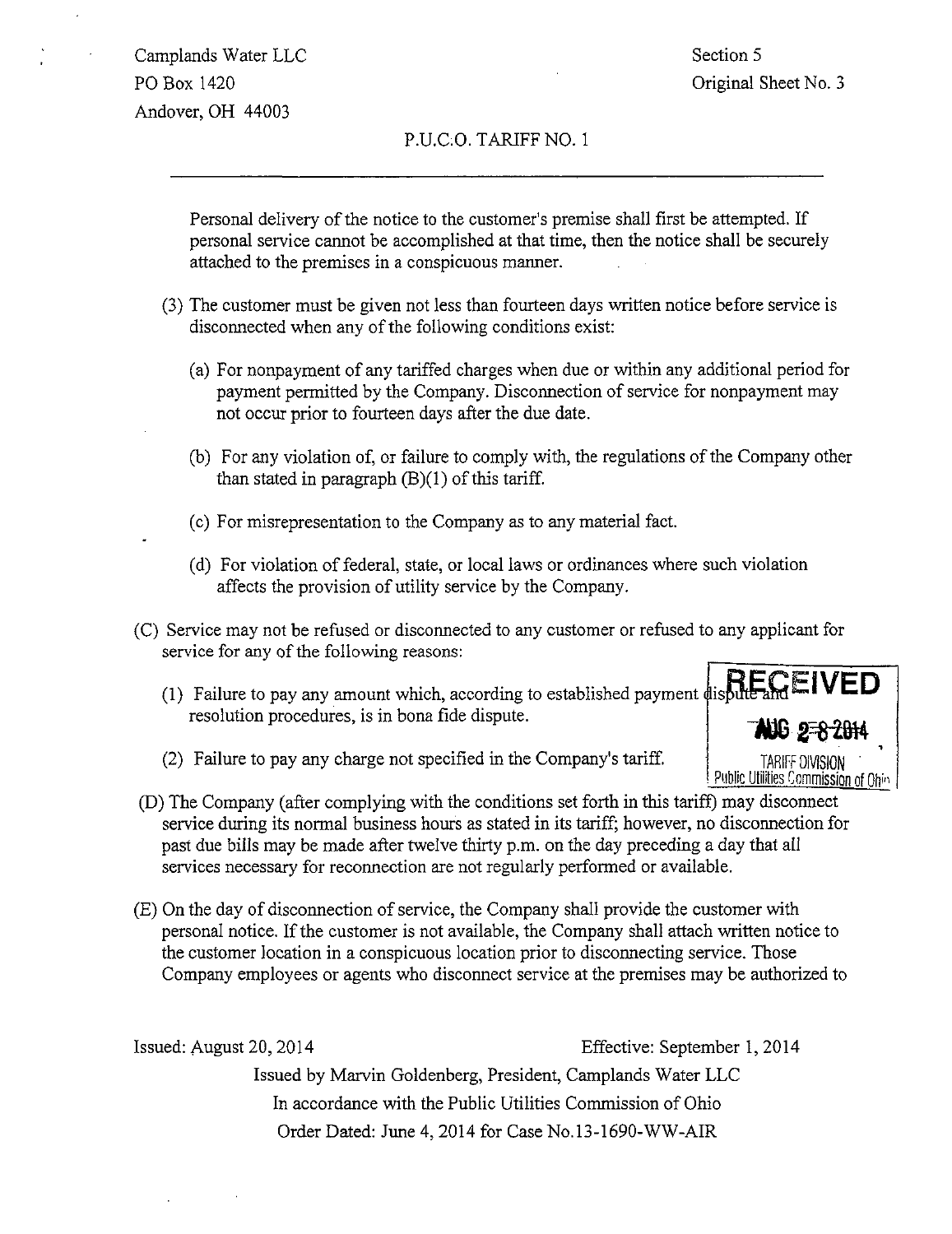Camplands Water LLC Section 5 PO Box 1420 Criginal Sheet No. 4 Andover, OH 44003

#### P.U.C.O. TARIFF NO. 1

make extended payment arrangements. Company employees or agents who disconnect service shall be authorized to complete one of the following:

- (1) Accept payment in lieu of termination.
- (2) Dispatch an employee to the premises to accept payment.
- (3) Make available to the customer a means to avoid disconnection.

#### RECONNECTION OF SERVICE

- (A) The Company shall recormect previously disconnected service, unless prevented by circumstances beyond the Company's control, or unless a customer requests otherwise, by the close of the following regular company business day (4:00 P.M.) after any of the following:
	- (1) Receipt by the company of the full amount of arrears for which service was disconnected.
	- (2) The elimination of conditions that warranted disconnection of service.
	- (3) Agreement by the Company and the customer on a deferred payment plan and a payment.
- (B) If service is discontinued and the customer wishes to guarantee the reinstatement of service the same day on which payment is rendered, both of the following conditions apply:
	- (1) If reinstatement of service is requested the same day, the customer must notify the Company no later than twelve thirty p.m., and the customer must make payment.in the Company's business office.
	- (2) The Company may require that the customer sign an agreement to pay the Company's incurred costs for reinstatement of service if it occurs after normal Company business hours. This fee shall be collected at the time reinstatement of service-arrangements are made or rendered with the customer's next billing at the Company's direction  $\mathbb{CP}$   $\mathbb{CP}$



Issued: August 20, 2014 Effective: September 1, 2014

Issued by Marvin Goldenberg, President, Camplands Water LLC In accordance with the Public Utilities Commission of Ohio Order Dated: June 4, 2014 for Case No.13-1690-WW-AIR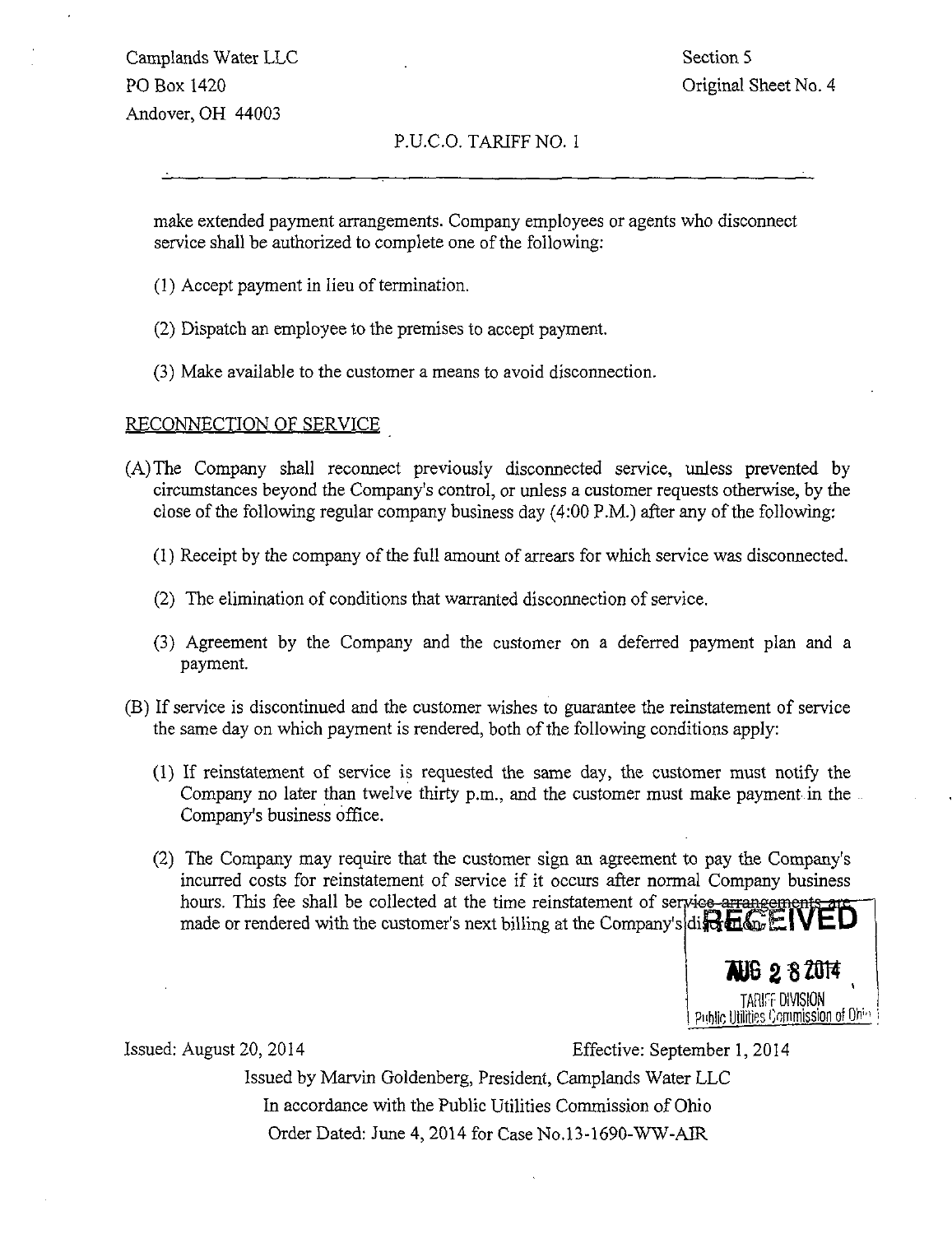Camplands Water LLC Section 5 PO Box 1420 Criginal Sheet No. 5 Andover, OH 44003

P.U.C.O. TARIFF NO. 1

(C) The Company may not insist upon payment of any current bill, excluding any reconnection charge, before restoring service under this provision unless that bill is more than fourteen days past due.

#### ACCESS TO CUSTOMER'S PREMISES

- (A) No employees or agents of the Company have or will claim the right to enter mto the dwelling or structure of any customer except by permission granted by a person holding himself or herself as being responsible for the dwelling or structure.
- (B) This provision shall not be construed to prevent the Company from discontinuing service to a customer for the unreasonable denial of access to a structure required for the rendering of utility service in accordance with the Company's tariff. This provision also shall not be construed as limiting or elimmating property rights granted to the Company by easements or other estates or interests in land,
- (C) Any employee or agent of the Company seeking access to a dwelling or structure of a customer shall voluntarily identify himself or herself, provide proper State of Ohio photo identification (a driver's license), and state the reason for the visit. The employee or agent shall, in ail cases, direct himself or herself to a person holding him or herself as being responsible for the dwelling or structure. Entrance will hot be sought or gained by subterfuge or force.

#### SEASONAL SERVICE

Except as provided in the following paragraph, the Company shall maintain water service for customers as required on a year around basis. At the request of an Association, the Company shall maintain water service from April  $15<sup>th</sup>$  until October 23rd of each year, unless adverse weather conditions threaten the integrity of the water system. In the event of an early tum off due to adverse conditions, the Association shall be notified in advance whenever it is possible to do so.  $HECEIVED$ 

#### COMPLAINT PROCEDURES



(A) The Company shall accept and process both oral and written complaints, and the DIVISION (A)  $\frac{1 \text{ART DIVISION}}{1 \text{ HUSE Commission of } 0 \text{ N}}$ 

Issued: August 20, 2014 Effective: September 1, 2014

Issued by Marvin Goldenberg, President, Camplands Water LLC In accordance with the Public Utilities Commission of Ohio Order Dated: June 4, 2014 for Case No.13-1690-WW-AIR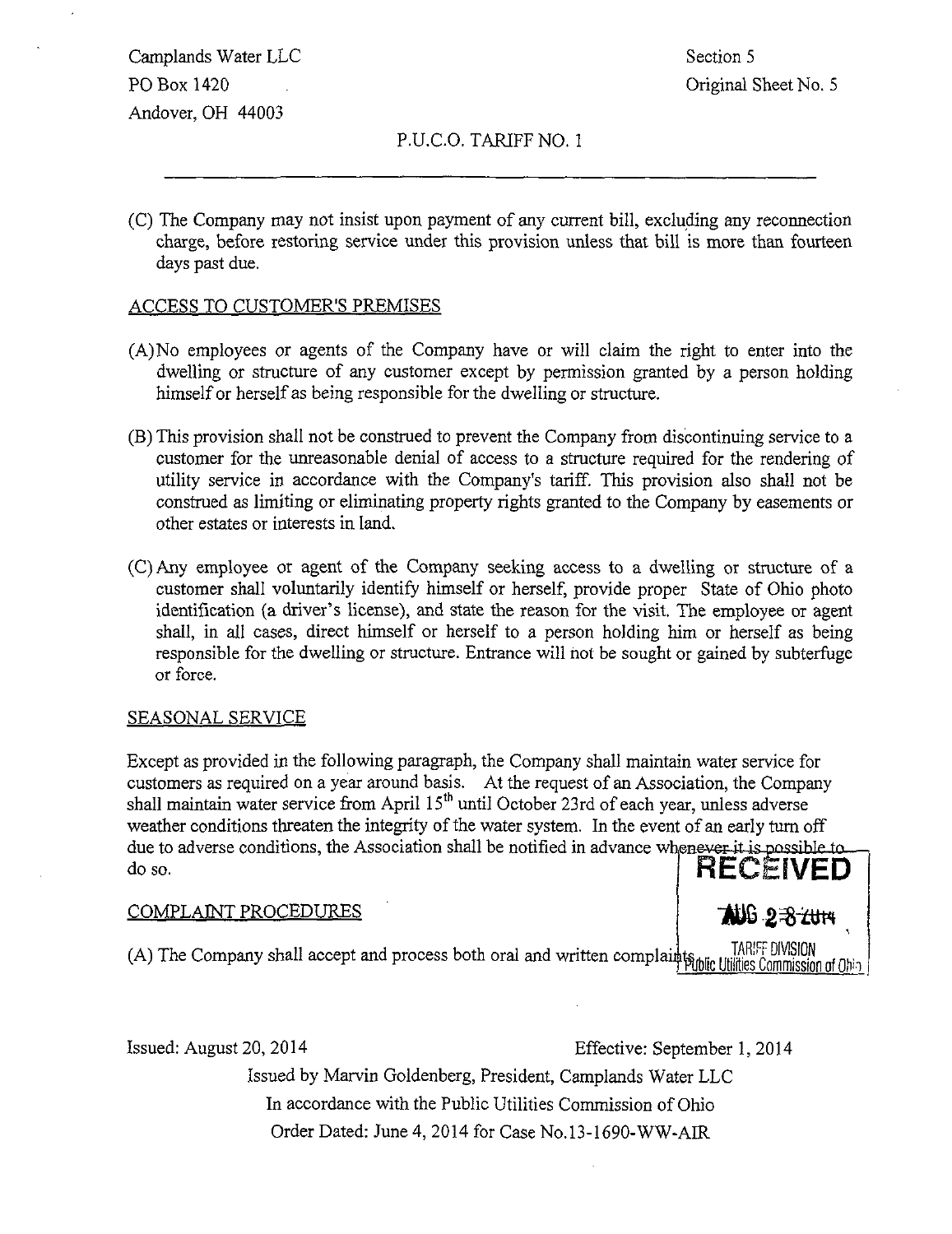Camplands Water LLC Section 5 PO Box 1420 Criginal Sheet No. 6 Andover, OH 44003

#### P.U.C.O. TARIFF NO. 1

- (B) The Company shall investigate each complamt in a fair and complete manner and report the results to the customer, either orally or in writing, within ten business days after the date of the receipt of the complaint.
- (C) If the complainant is not satisfied with the Company's report(s), the Company shall promptly inform the customer of the availability of the PUCO's complaint handling procedures, including the then current address and the local or toll-free telephone number of the PUCO's call center.

#### SPECIAL CONTRACTS

At any time, any customer to be served by Camplands Water LLC can request to be served under a Special Contract arrangement. Such Special Contracts shall be mutually agreed to by both the customer and Camplands Water LLC, and shall be approved by the Public Utilities Commission of Ohio prior to the contract being valid or effective.



Issued: August 20, 2014 Effective: September 1,2014

Issued by Marvin Goldenberg, President, Camplands Water LLC In accordance with the Public Utilities Commission of Ohio Order Dated: June 4, 2014 for Case No.13-1690-WW-AIR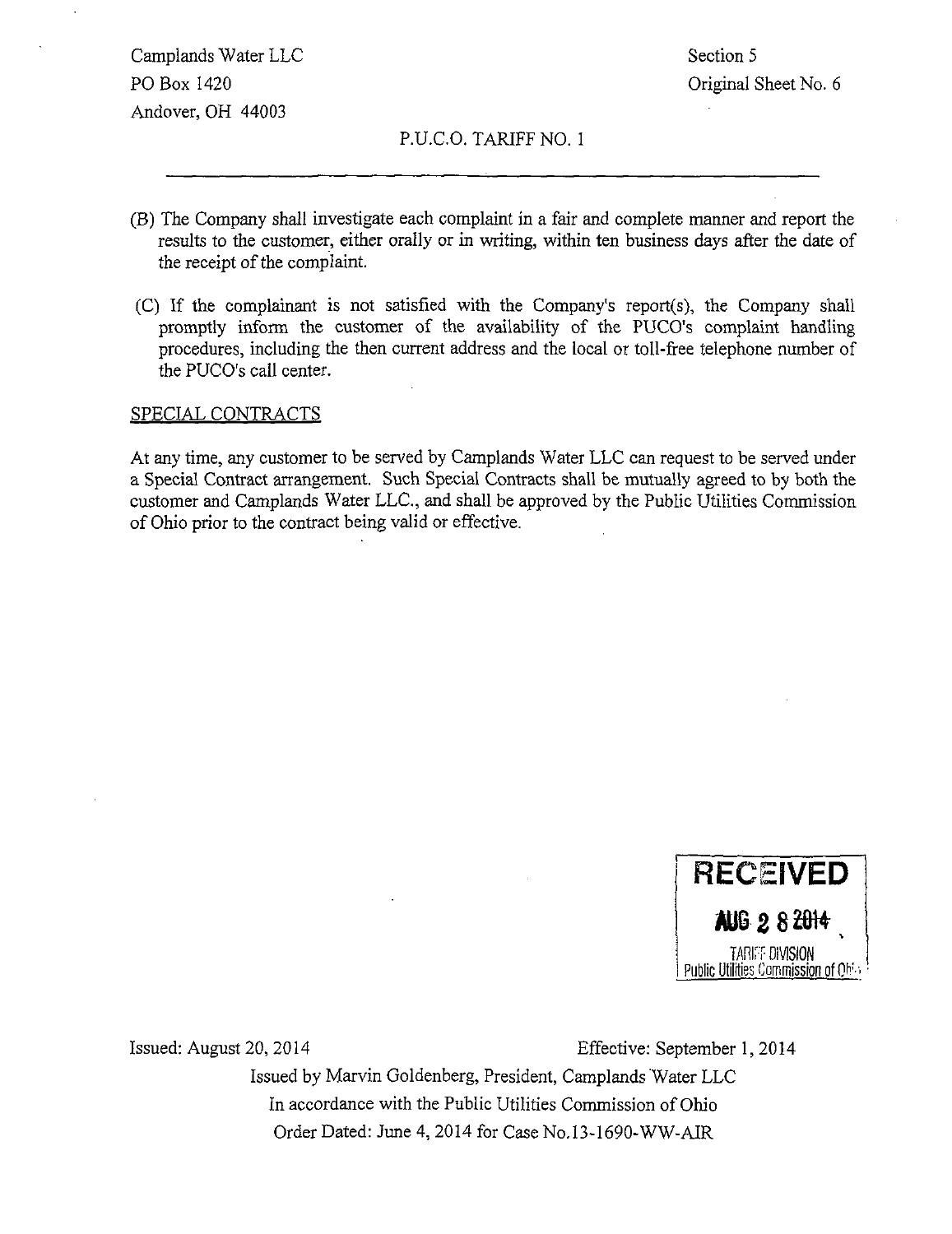Section 6 Original Sheet No. 1

#### P.U.C.O. TARIFF NO. 1

#### SERVICES LINES

1. Curb stops or valves on the Company's Service Line(s) are for the exclusive use and under the exclusive control of the Company.

2. A customer shall (at its/their expense) install, maintain and repair the Customer Service Line. When a leak in a Customer Service Line is discovered, the Company shall give not less than fourteen days written notice before service is disconnected. However, if the leak in the Customer Service Line, in the opinion of the Company, is considered an emergency, no notice of disconnection shall be required.

3. All Customer Service Lines laid after September 1, 2014 shall be laid at a depth of not less than four feet below ground level.

4. The Company Service Line shall be operated and maintained by the Company.



issued: August 20, 2014 Effective: September 1, 2014

Issued by Marvin Goldenberg, President, Camplands Water LLC In accordance with the Public Utilities Commission of Ohio Order Dated: June 4, 2014 for Case No.13-1690-WW-AIR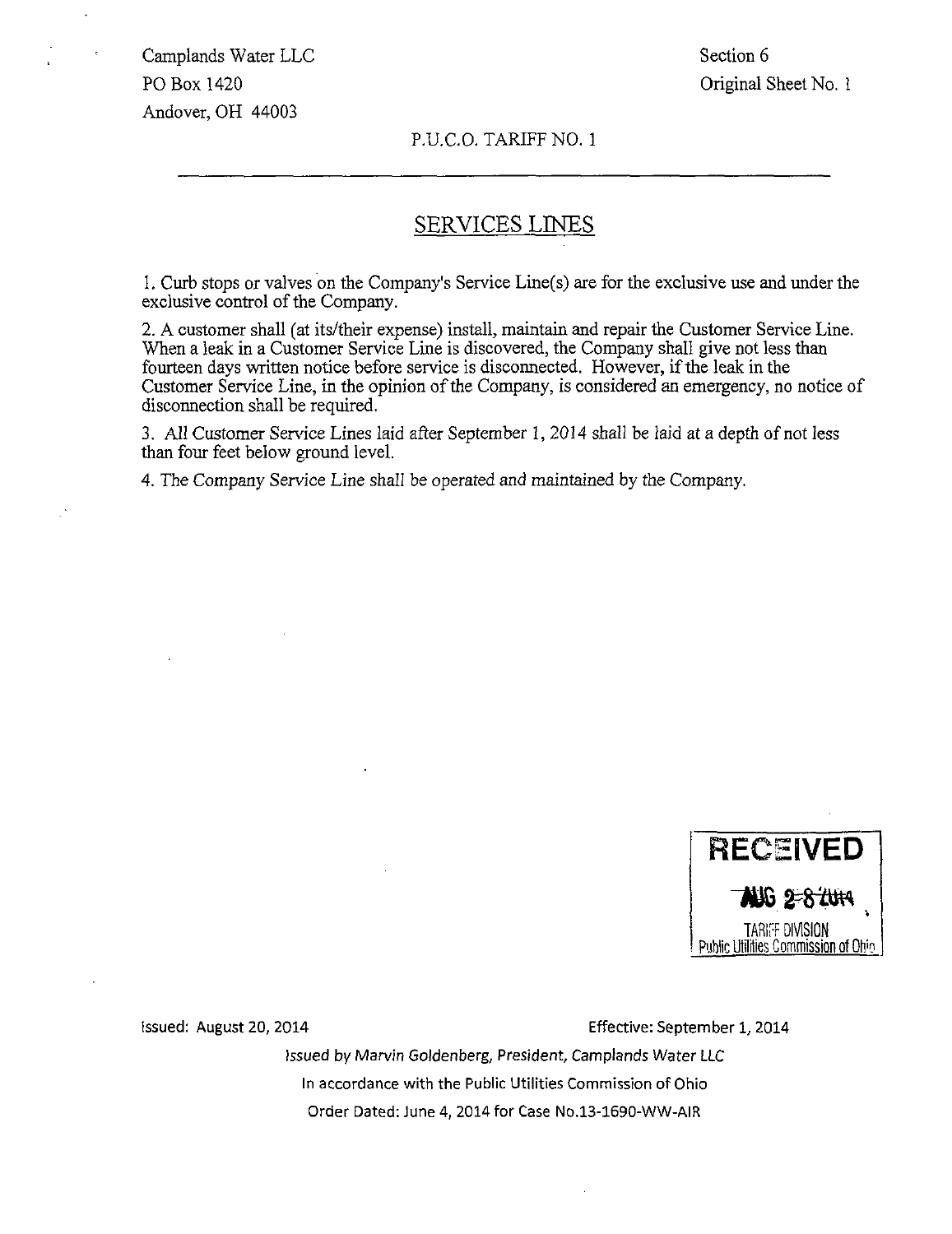Section 7 Original Sheet No. 1

P.U.C.O. TARIFF NO. I

### MAIN EXTENSIONS

The Company shall extend mains and provide related facilities to serve new customers in accordance with the Ohio Administrative Code (O.A.C.) Rule 4901:1-15-30 (Main Extensions and Related Facilities) and O.A.C. Rule 4901:1-15-31 (Subsequent Connections, Service Connections and Tap-Ins), adopted by the Public Utilities Commission of Ohio, as amended from time to time.



Issued: August 20, 2014 Effective: September 1, 2014

Issued by Marvin Goldenberg, President, Camplands Water LLC In accordance with the Public Utilities Commission of Ohio Order Dated: June 4, 2014 for Case No.13-1690-WW-AIR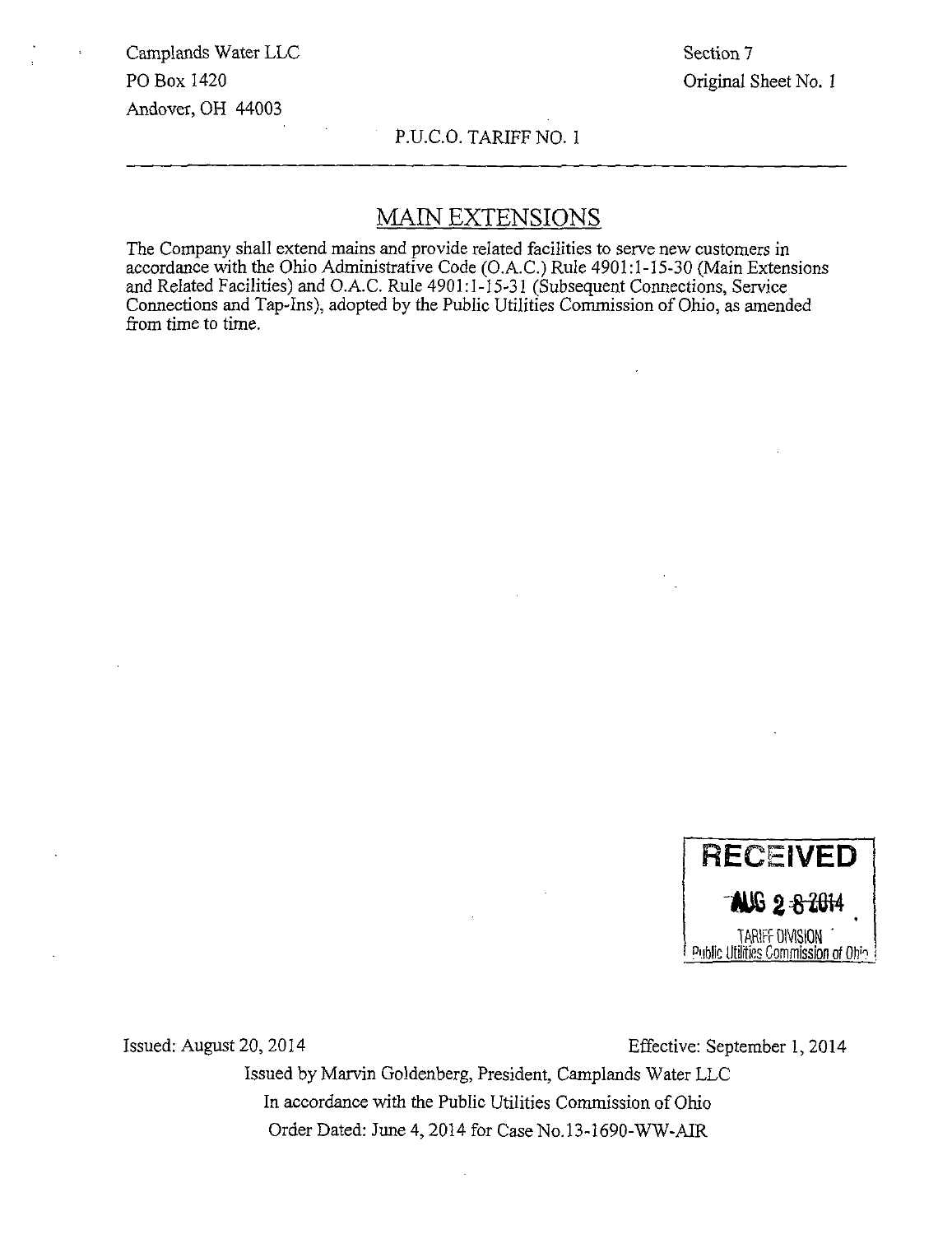#### Camplands Water LLC SUMMARY OF CUSTOMER RIGHTS AND OBLIGATIONS

#### DEAR CUSTOMER:

As a Camplands Water LLC customer, you have certain rights and obligations, which are summarized below. We suggest you keep this for future reference. We,are pleased to have you as our customer, and it is our intent to always provide you with a safe and dependable water service. Our business address is:

> Camplands Water LLC 4270 State Rte 7n P.O. Box 1420 Andover OH, 44003

Our normal business hours are 8:00 A.M. to 4:00 P.M., Monday through Friday, except holidays.

#### CUSTOMER RIGHTS AND OBLIGATIONS

(!) You have the right to have any inquiry or complaint handled courteously and promptly by the Company. An inquiry or complaint can be made to the Company either in writing to the above address or by calling (440) 293-4042. The Company shall investigate each complaint in a fair and complete manner and report the results to the customer, either orally or in writing, within ten business days after the date of the receipt of the complaint. If your complaint is not resolved after you have called Camplands Water, or for general utility information, customers may contact the public utilities commission of Ohio (PUCO) for assistance at 1-800-686-7826 (toll free) from eight a.m. to five p.m. weekdays, or http://www.puco.ohio.gov. Hearing or speech impaired customers may contact the PUCO via 7-1-1 (Ohio relay service).

The Ohio consumers' counsel (OCC) represents residential utility customers in matters before the PUCO. The OCC can be contacted at 1-877-742-5622 (toll free) from eight a.m. to five p.m. weekdays, or at http://www.pickocc.org.

- (2) You have the right to review the Company's rates, rules, and regulations (tariff) which is available for review at the Company offices, upon request.
- (3) You have the right to review the comprehensive set of minimum standards for  $\mathbb{F}_2$   $\mathbb{F}_3$   $\mathbb{F}_4$   $\mathbb{F}_5$  ies as set forth in Chapter 4901:1-15 of the Ohio Administrative Code. This material is available from either the Company or the Public Utilities Commission.  $\begin{array}{ccc} \hline \end{array}$   $\begin{array}{ccc} \hline \text{AIG} & \text{2-8-2014} \end{array}$
- (4) Bills and Payments for Service TARIFF DIVISION TARIFF DIVISION TARIFF DIVISION
	- (A) The customer is liable for the payment of all water and water service supplied to its premise.
	- (B) No bill will be sent for water service. Payment for water service shall be payable monthly in advance for periods beginning the first of the month, or later at such dates as may be determined by the Company. All payments are due and payable to the Company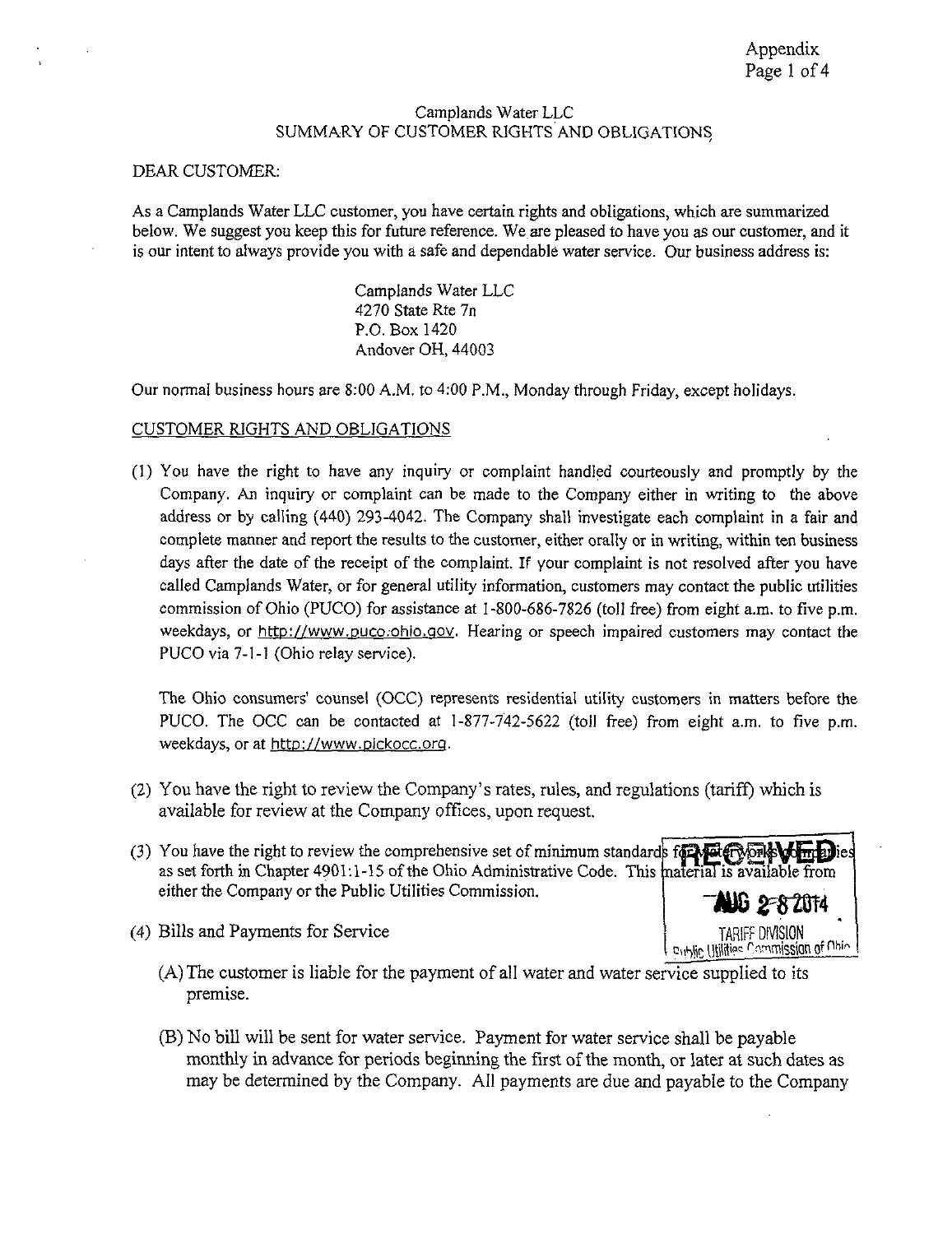by the due date. All payments received fifteen (15) days after the due date are considered late and subject to a late payment charge. If not paid within that time, a late payment service charge of one percent (1%) per month (not compounded) will also be due based on the current outstanding balance. Failure to pay will render the customer subject to discontinuance of service. If any bill is not paid by the due date, the service may be discontinued upon fourteen (14) days written notice.

(5) The Company may discontinue all or any part of its service to a customer as stated below.

- (A) Service may not be refused or disconnected to any customer unless the Company complies with all of the disconnection procedures contained in its tariff. Service shall not be disconnected to any customer unless the discormection conditions in this tariff may be specifically applied to that customer.
- (B) In an instance where a customer's service could be disconnected under more than one of the following conditions, the minimum notice provision (which includes no notice) will be provided.
	- (1) No notice is required in any of the following instances:
		- (a) For tampering with any distribution main, or other appliance under the control of, or belonging to, the Company.
		- (b) For connecting the service line or any pipe directly or indirectly connected to it with any other source of supply or with any apparatus which may, in the opinion of the Company, contaminate the Company's water supply or threaten the integrity of the system.
		- (c) For any other violation of or failure to comply with the regulations of the Company which may in the opinion of the Company or any public authority, create an emergency situation.
	- (2) The customer must be given not less than twenty-four hours written noticely service is disconnected when any of the following conditions exist. All  $\frac{2-8}{\pm 0.9}$ 
		- (a) For the use of water for any purpose other than domestic use or  $\text{Left}$  and  $\text{Right}$ water service upon any premises other than for the Associal United the research  $\mathbb{R}^{\text{th}}$ sewer plant being served by Camplands Water LLC..
		- (b) To prevent waste or reasonably avoidable loss of water. Personal delivery of the notice to the customer's premise shall first be attempted. If personal service cannot be accomplished at that time, then the notice shall be securely attached to the premises in a conspicuous manner.
	- (3) The customer must be given not less than fourteen days written notice before service is disconnected when any of the following conditions exist: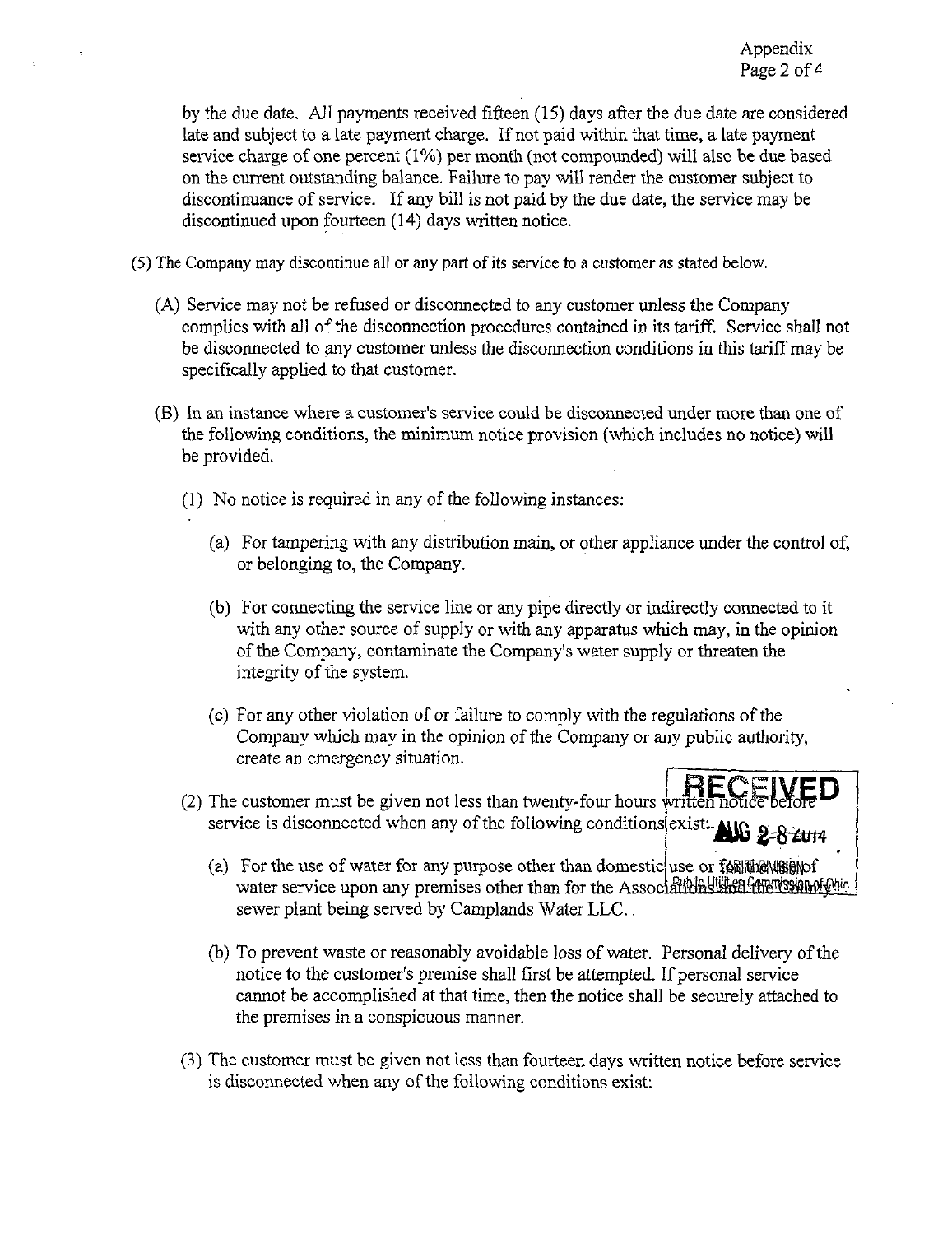- (a) For nonpayment of any tariffed charges when due or within any additional period for payment permitted by the Company. Disconnection of service for nonpayment may not occur prior to fourteen days after the due date.
- (b) For any violation of, or failure to comply with, the regulations of the Company other than stated in paragraph  $(B)(1)$  of this section.
- (c) For misrepresentation to the Company as to any material fact.
- (C) Service may not be refused or disconnected to any customer or refused to any applicant for service for any of the following reasons:
	- (1) Failure to pay any amount which, according to established payment dispute and resolution procedures, is in bona fide dispute.
	- (2) Failure to pay any charge not specified in the Company's tariff
- (D) The Company may disconnect service during its normal business hours; however, no disconnection for past due bills may be made after twelve thirty p.m. on the day preceding a day that all services necessary for reconnection are not regularly performed or available,
- (E) On the day of disconnection of service, the Company shall provide the customer with personal notice. If the customer is not available, the Company shall attach written notice to the customer location in a conspicuous location prior to disconnecting service. Those Company employees or agents who disconnect service at the premises may be authorized to make extended payment arrangements. Company employees or agents who disconnect service shall be authorized to complete one of the following:
	- (1) Accept payment in lieu of termination.
	- $(2)$  Dispatch an employee to the premises to accept payment.



- (3) Make available to the customer a means to avoid discormection.
- . The customer has the right to see a proper Company photo identification, a State of Ohio drivers license whenever Company employees or agents seek access to the customer's premises, and the employee must state the reason for the visit.

#### APPLICATIONS FOR NEW SERVICE AND DEPOSITS

The Company does not require an Application for new service, nor does it require a deposit associated with new service.